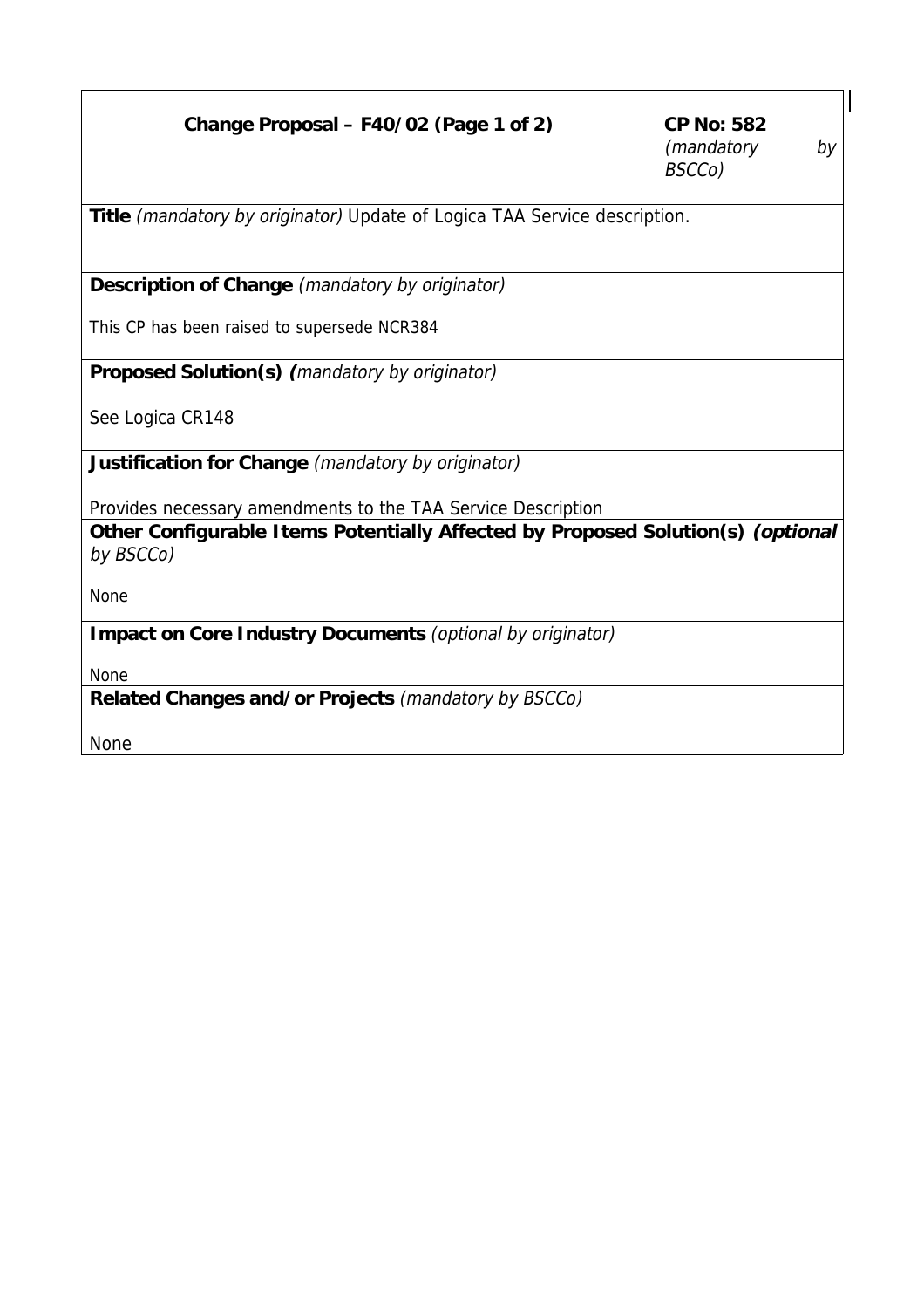| Change Proposal – F40/01 (Page 2 of 2)                                                     | <b>CP No:</b><br>(mandatory by<br>BSCCo) |  |  |  |
|--------------------------------------------------------------------------------------------|------------------------------------------|--|--|--|
| <b>Originator's Details:</b>                                                               |                                          |  |  |  |
| <b>BCA NameColin Berry</b>                                                                 |                                          |  |  |  |
| OrganisationELEXON                                                                         |                                          |  |  |  |
|                                                                                            |                                          |  |  |  |
|                                                                                            |                                          |  |  |  |
|                                                                                            |                                          |  |  |  |
|                                                                                            |                                          |  |  |  |
| Attachments: N <sup>*</sup><br>(If Yes, No. of Pages attached:)<br>(delete as appropriate) |                                          |  |  |  |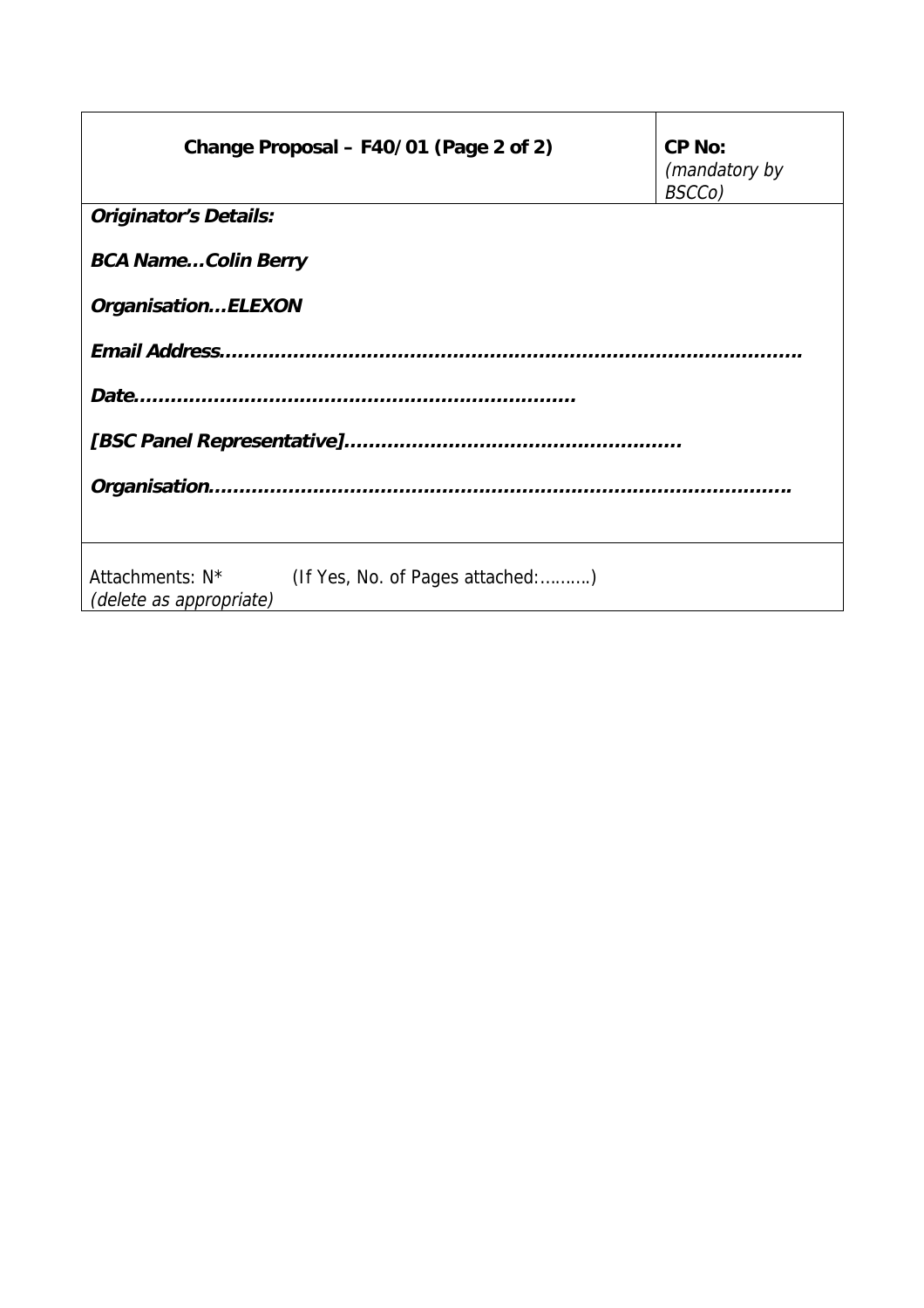| <b>NETA Programme Change Request Form</b>                                                                                                               |                               |                         |                                                |                           |  |  |
|---------------------------------------------------------------------------------------------------------------------------------------------------------|-------------------------------|-------------------------|------------------------------------------------|---------------------------|--|--|
| <b>Change Request ID: NCR384</b>                                                                                                                        |                               |                         |                                                |                           |  |  |
| <b>Change Request Name:</b>                                                                                                                             |                               | <b>Priority</b>         |                                                |                           |  |  |
| Tracking NCR for update of Logica TAA Service<br>description.                                                                                           |                               | Critical for Go<br>live | <b>Desirable for</b><br><b>Go Live</b>         | Not needed for<br>Go Live |  |  |
| <b>Identified By: CDA</b>                                                                                                                               |                               |                         | Date Submitted: 20 March 2001                  |                           |  |  |
| <b>Description of Proposed Change:</b>                                                                                                                  |                               |                         |                                                |                           |  |  |
| CR148 was raised to make non-material changes to the Logica Service Descriptions. This NCR is to<br>track the changes to the above Service Description. |                               |                         |                                                |                           |  |  |
| Reason for Proposed Change (Benefits) and/or Implications of not making the Change:                                                                     |                               |                         |                                                |                           |  |  |
| <b>Initial Recommendation to Programme Exec:</b>                                                                                                        |                               |                         | <b>Final Recommendation to Programme Exec:</b> |                           |  |  |
| <b>Impact Assessment(s):</b>                                                                                                                            | <b>Deliverables Impacted:</b> |                         | <b>Effort/Cost Impact:</b>                     |                           |  |  |
|                                                                                                                                                         |                               |                         |                                                |                           |  |  |
| <b>CDA</b><br><b>Business Process Model</b><br><b>NETA Data File Catalogue</b><br>(Clive Cushen)<br>Overall Design (Keith                               |                               |                         |                                                |                           |  |  |
| Messenger)<br><b>LRCA</b> (Jackie Moran)                                                                                                                |                               |                         |                                                |                           |  |  |
| Balancing & Settlement Code                                                                                                                             |                               |                         |                                                |                           |  |  |
| <b>BSC</b> Procedures                                                                                                                                   |                               |                         |                                                |                           |  |  |
| Core Documents                                                                                                                                          |                               |                         |                                                |                           |  |  |
| Other BSC Subsidiary Docs                                                                                                                               |                               |                         |                                                |                           |  |  |
| Consistency Check                                                                                                                                       |                               |                         |                                                |                           |  |  |
| <b>Transition Mgmt</b>                                                                                                                                  |                               |                         |                                                |                           |  |  |
| <b>MIT</b>                                                                                                                                              |                               |                         |                                                |                           |  |  |
| <b>Qualification Testing</b>                                                                                                                            |                               |                         |                                                |                           |  |  |
| Pre-production                                                                                                                                          |                               |                         |                                                |                           |  |  |
| Implementation<br>Cutover                                                                                                                               |                               |                         |                                                |                           |  |  |
|                                                                                                                                                         |                               |                         |                                                |                           |  |  |
| Logica (Stewart<br>Gardiner)                                                                                                                            |                               |                         |                                                |                           |  |  |
| <b>URS</b>                                                                                                                                              |                               |                         |                                                |                           |  |  |
| System Specs                                                                                                                                            |                               |                         |                                                |                           |  |  |
| <b>IDDs</b>                                                                                                                                             |                               |                         |                                                |                           |  |  |
| Test Specs & Scripts                                                                                                                                    |                               |                         |                                                |                           |  |  |
| System software                                                                                                                                         |                               |                         |                                                |                           |  |  |
| Comms infrastructure                                                                                                                                    |                               |                         |                                                |                           |  |  |